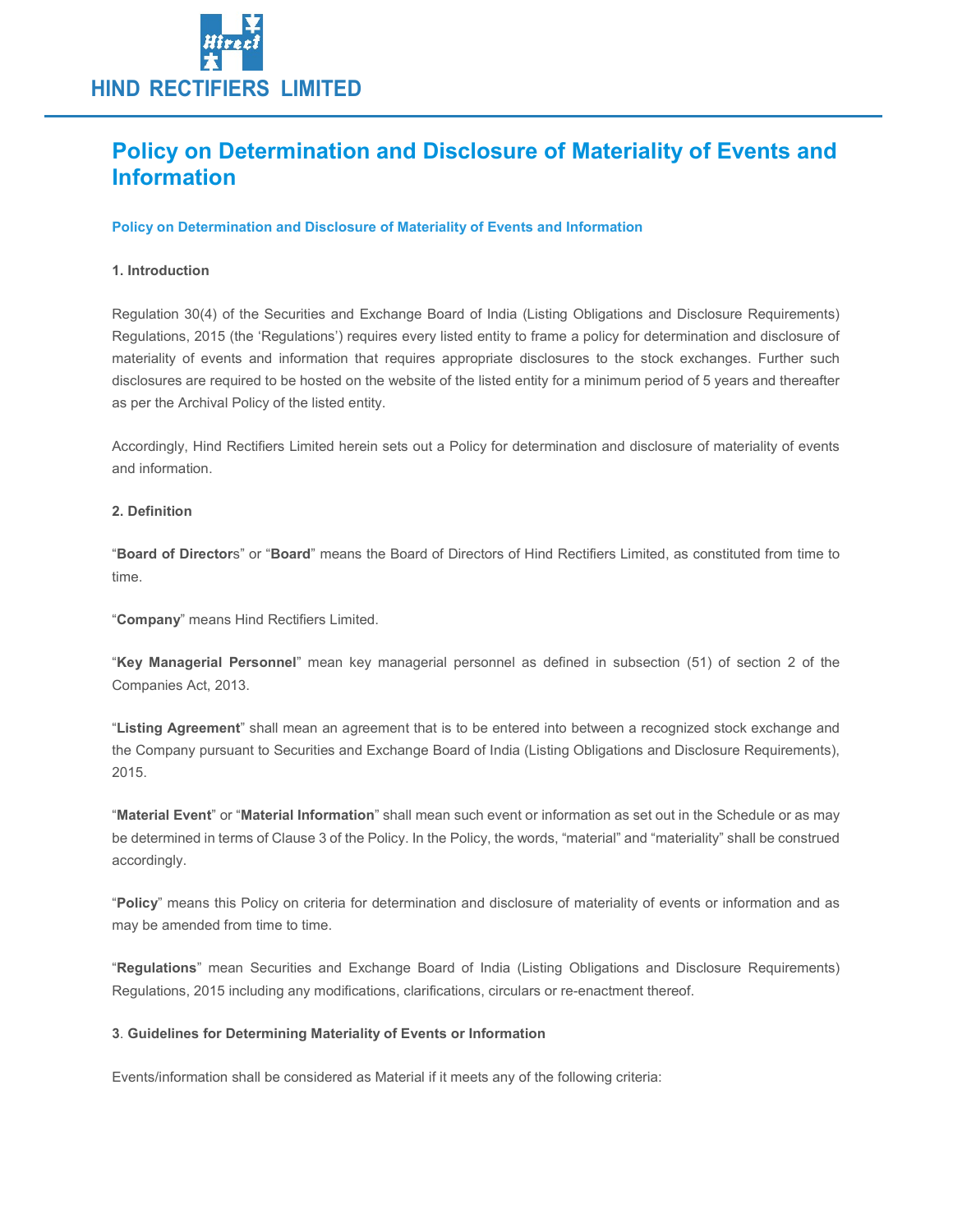

(a) the event or information is in any manner unpublished price sensitive information;

 (b) the omission of an event or information, which is likely to result in discontinuity or alteration of event or information already available publicly;

(c) the omission of an event or information is likely to result in significant market reaction if the said omission came to light at a later date; and

(d) any other event/information which is treated as being material in the opinion of the Board of Directors of the Company.

# 4. Disclosures of Events or Information

a. Events specified in Annexure A are deemed to be material events and the Company shall make disclosure to such events or information as soon as reasonably possible and not later than twenty-four (24) hours from the occurrence of such event or information in the following manner:

i. Inform the stock exchanges in which the securities of the Company are listed;

ii. Upload on the website of the Company.

Provided that in case the disclosure is made after twenty-four (24) hours of occurrence of such event or information, the Company shall along with such disclosure(s) provide an explanation for delay.

b. The Company shall make disclosure of events as specified in Annexure B based on application of guidelines for determining Materiality as per clause 3 of the Policy.

c. The Company shall make disclosures updating Material developments on a regular basis, till such time the event is resolved/closed, with relevant explanations.

d. The Company shall disclose all events or information with respect to its Material Subsidiaries.

e. The Company shall provide specific and adequate reply to all queries raised by stock exchange (s) with respect to any events or information and on its own initiative. Further it shall confirm or deny any event or information to stock exchange(s) reported in the media.

f. In case where an event occurs or information is available with the Company, which has not been indicated in Annexure A or Annexure B, but which may have material effect on it, the Company will make adequate disclosures in regard thereof.

All the above disclosures would be hosted on the website of the Company for a minimum period of five years or for such other period if the period prescribed shall be more than five years by the Regulations and /or the Securities Laws as defined in the Regulations. After completion of the minimum period of five years or such other period as prescribed by the Regulations and/or the Securities Laws, the events or information shall be archived by the Company for a further period of two years. Thereafter such events or information may cease to be displayed on the website of the Company.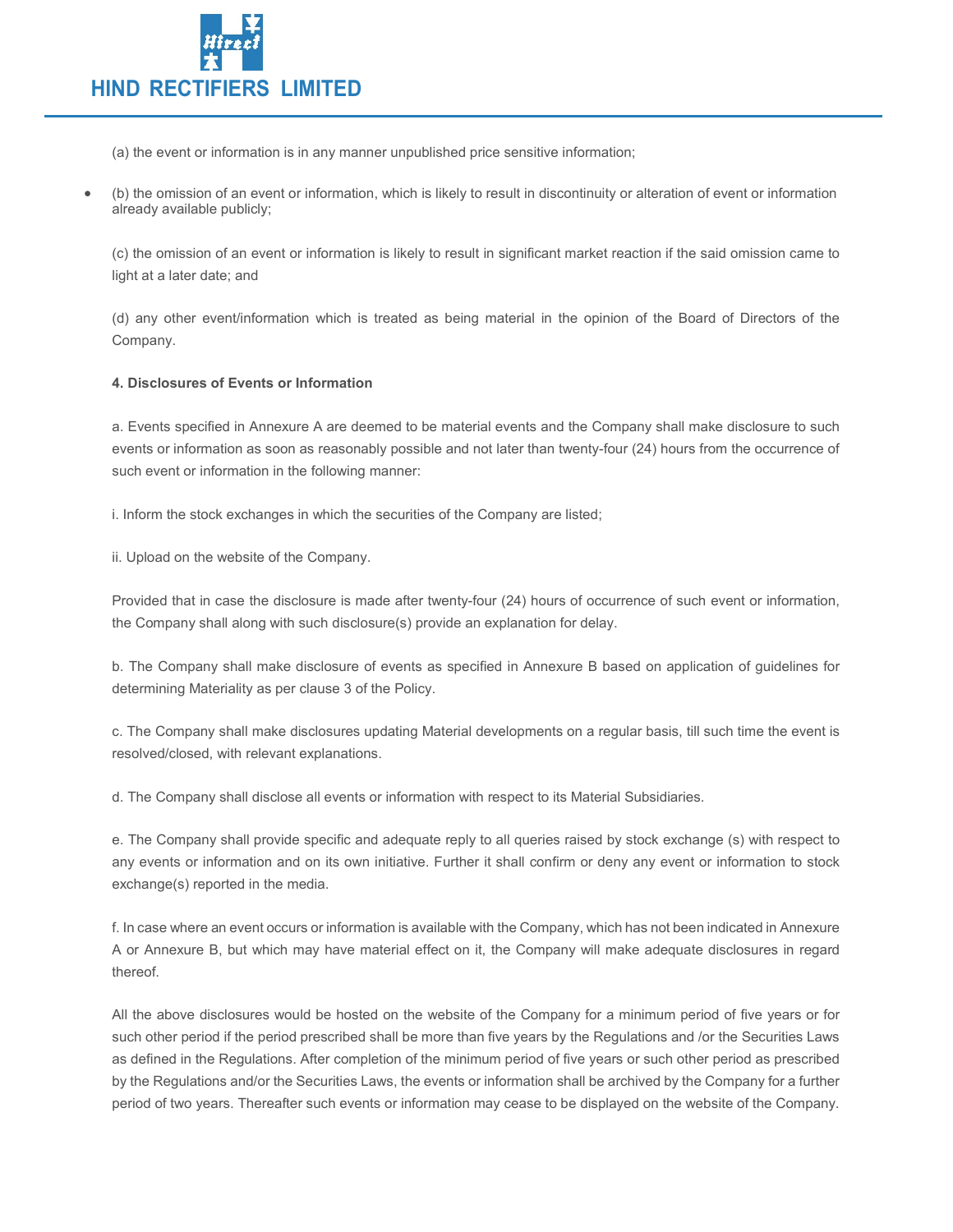

#### 5. Authority to Key Managerial Personnel & Senior Management Persons

To give effect to the requirements under the Regulations, the Board of Directors shall authorize Key Managerial Personnel & Senior Management Persons of the Company severally and/or jointly to determine the Materiality of any event or information and ensure disclosures of the same are made to stock exchange(s).

## 6. Amendments

The Board may subject to the applicable laws amend any provision(s) or substitute any of the provision(s) with the new provision(s) or replace the Policy entirely with a new Policy. However, no such amendment or modification shall be inconsistent with the applicable provisions of any law for the time being in force.

## 7. Scope and Limitation

In the event of any conflict between the provisions of this Policy and the Listing Regulation; Companies Act, 2013; Regulations or any other statutory enactments, rules, the provisions of such Listing Regulation/Companies Act, 2013 or statutory enactments, rules shall prevail over this Policy and the part(s) so repugnant shall be deemed to severed from the Policy and the rest of the Policy shall remain in force.

## 8. Dissemination of Policy

This Policy shall be hosted on the website of the Company and address of such web link thereto shall be provided in the Annual Report of the Company.

#### 9. General

This policy will be circulated to all policy participants (Board of Directors, KMP & Senior Management) and whenever changes are made. All policy participants who violated this policy may face disciplinary action up to and including termination of his or her employment or relationship with the Company without notice. The violation of this policy may also violate listing regulation. If it appears that a Policy Participant may have violated such things, the Company may refer the matter to the appropriate regulatory authorities, which could lead to penalties, fines or imprisonment

#### .Annexure A

# Events which shall be disclosed without any application of the guidelines for Materiality:

1. Acquisition(s) (including agreement to acquire), Scheme of Arrangement (amalgamation/ merger/ demerger/restructuring), or sale or disposal of any unit(s), division(s) or subsidiary of the Company or any other restructuring;Explanation. - 'Acquisition' shall mean, -

(i) acquiring control, whether directly or indirectly; or

(ii) acquiring or agreeing to acquire shares or voting rights in, a company, whether directly or indirectly, such that –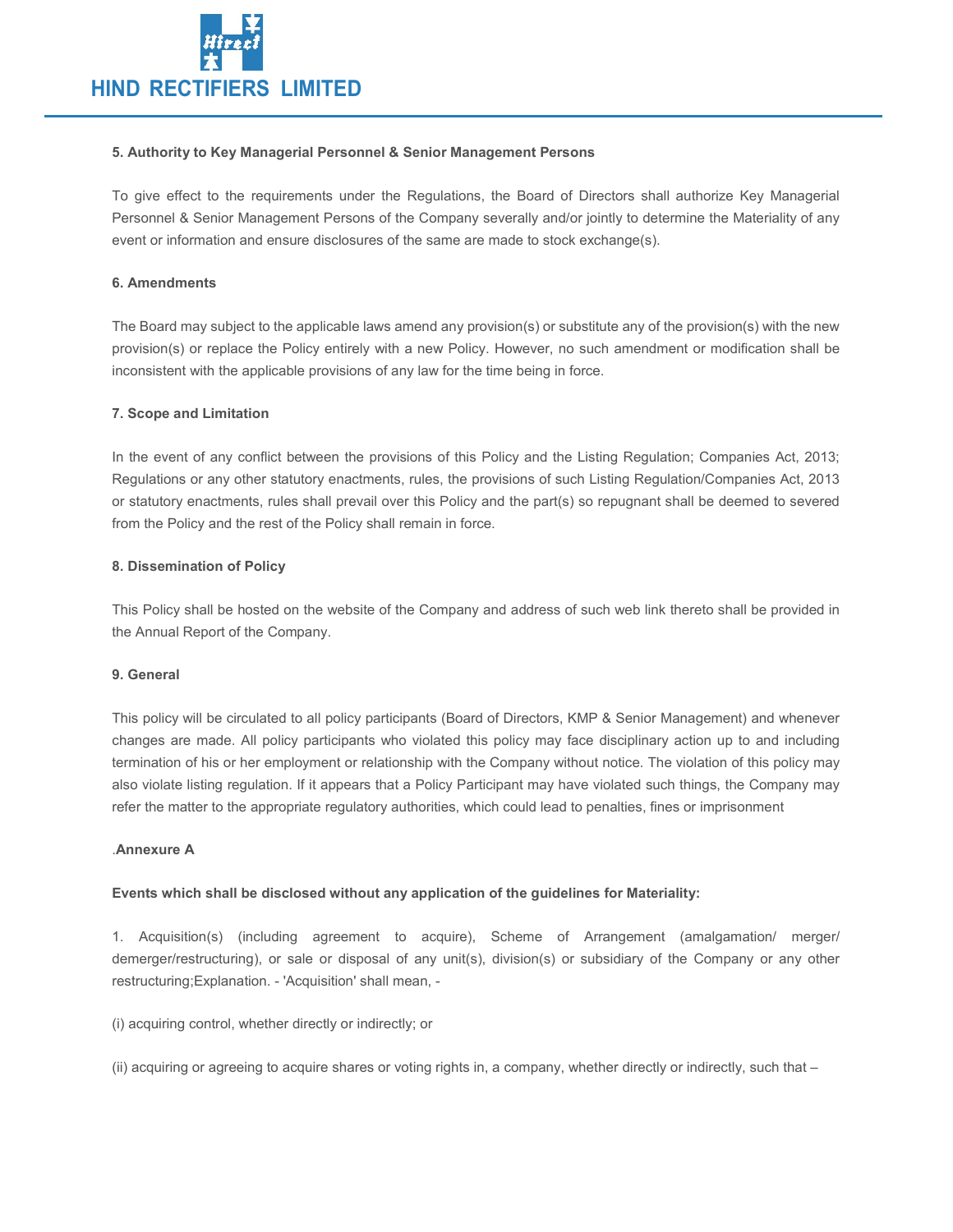

(a) the Company holds shares or voting rights aggregating to five per cent or more of the shares or voting rights in the said company; or

(b) there has been a change in holding from the last disclosure and such change exceeds two per cent of the total shareholding or voting rights in the said company.

2. Issuance or forfeiture of securities, split or consolidation of shares, buyback of securities, any restriction on transferability of securities or alteration in terms or structure of existing securities including forfeiture, reissue of forfeited securities, alteration of calls, redemption of securities etc.;

3. Revision in credit rating(s);

4. Outcome of Meetings of the Board of Directors: The Company shall disclose to the Exchange(s), within 30 minutes of the closure of the meeting, held to consider the following:

a) dividends and/or cash bonuses recommended or declared or the decision to pass any dividend and the date on which dividend shall be paid/dispatched;

b) any cancellation of dividend with reasons thereof;

c) the decision on buyback of securities;

d) the decision with respect to fund raising proposed to be undertaken;

e) increase in capital by issue of bonus shares through capitalization including the date on which such bonus shares shall be credited/dispatched;

f) reissue of forfeited shares or securities, or the issue of shares or securities held in reserve for future issue or the creation in any form or manner of new shares or securities or any other rights, privileges or benefits to subscribe to;

g) short particulars of any other alterations of capital, including calls;

h) financial results;

i) decision on voluntary delisting by the Company from stock exchange(s).

5. Agreements (viz. shareholder agreement(s), joint venture agreement(s), family settlement agreement(s) (to the extent that it impacts management and control of the listed entity), agreement(s)/treaty(ies)/contract(s) with media companies) which are binding and not in normal course of business, revision(s) or amendment(s) and termination(s) thereof;

6. Fraud/defaults by Promoter or Key Managerial Personnel or by Company or arrest of Key Managerial Personnel or Promoter;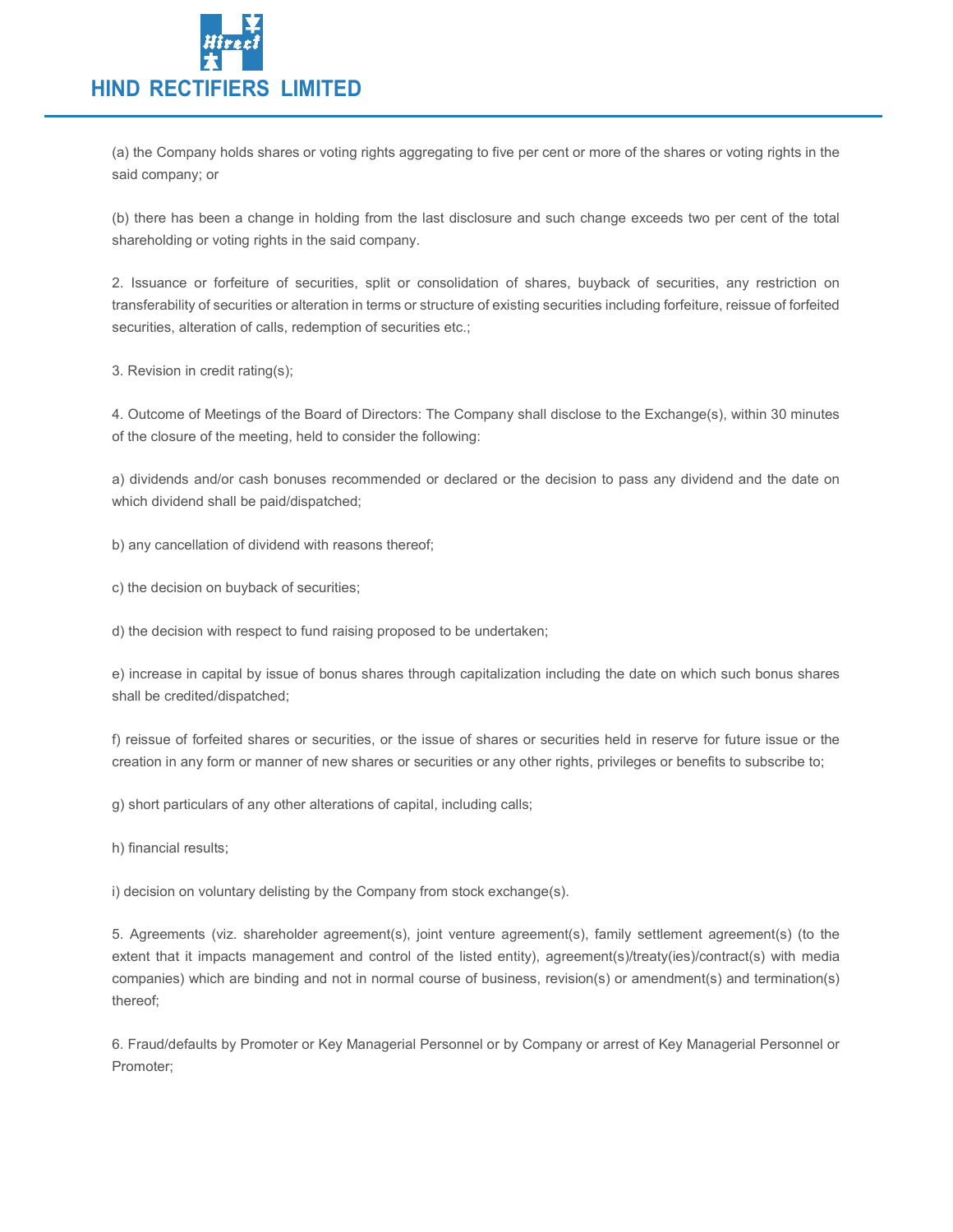

7. Change in Directors, Key Managerial Personnel (Managing Director, Chief Executive Officer, Chief Financial Officer, Company Secretary etc.), Auditor and Compliance Officer;

8. Appointment or discontinuation of share transfer agent;

9. Corporate debt restructuring;

10. One-time settlement with a bank;

11. Reference to BIFR and winding-up petition filed by any party /creditors;

12. Issuance of Notices, call letters, resolutions and circulars sent to shareholders, debenture holders or creditors or any class of them or advertised in the media by the Company;

13. Proceedings of Annual and extraordinary general meetings of the Company;

14. Amendments to memorandum and articles of association of Company, in brief;

15. Schedule of Analyst or institutional investor meet and presentations on financial results made by the Company to analysts or institutional investors.

#### Annexure B

#### Illustrative list of events which shall be disclosed upon application of the guidelines for materiality:

1. Commencement or any postponement in the date of commencement of commercial production or commercial operations of any unit/division;

2. Change in the general character or nature of business brought about by arrangements for strategic, technical, manufacturing, or marketing tie-up, adoption of new lines of business or closure of operations of any unit/division (entirety or piecemeal);

3. Capacity addition or product launch;

4. Awarding, bagging/ receiving, amendment or termination of awarded/bagged orders/contracts not in the normal course of business;

5. Agreements (viz. loan agreement(s) (as a borrower) or any other agreement(s) which are binding and not in normal course of business) and revision(s) or amendment(s) or termination(s) thereof;

6. Disruption of operations of any one or more units or division of the Company due to Natural Calamity (earthquake, flood, fire etc.), force majeure or events such as strikes, lockouts etc.;

7. Effect(s) arising out of change in the regulatory framework applicable to the Company;